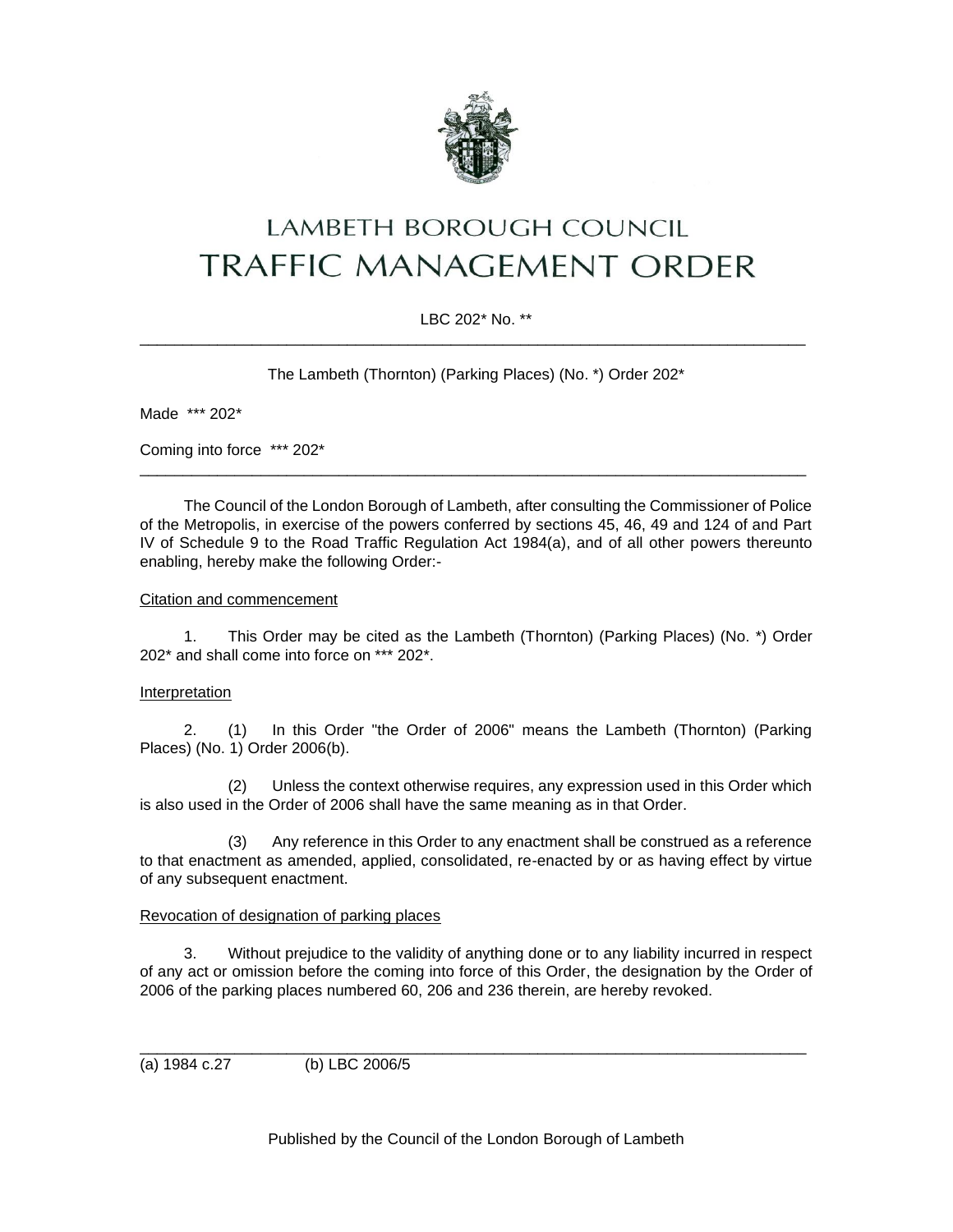## Designation of parking places and application of the Order of 2006 thereto

4. (1) Each area on a highway comprising the length of carriageway of a street specified in column 2 of the Schedule to this Order and bounded on one side of that length by the edge of the carriageway and on the other sides by a white line marking is designated as a parking place.

(2) The reference in this Article to a white line marking shall be construed as a reference to the white line marking (either broken or continuous) provided for in Schedule 7 to the Traffic Signs Regulations and General Directions 2016(b) or, if applicable, authorised by the Secretary of State by virtue of section 64 of the Road Traffic Regulation Act 1984.

(3) The provisions of the Order of 2006 (other than Articles 3 and 16) shall apply to the areas designated as parking places by this Order as if in those provisions any reference to a parking place included a reference to an area designated as a parking place by this Order and as if any reference to Schedule 5 to the Order of 2006 included a reference to the Schedule to this Order.

Placing of traffic signs, etc.

- 5. The Council shall:-
	- (a) place and maintain traffic signs indicating the limits of each parking place referred to in the Schedule to this Order;
	- (b) place and maintain in or in the vicinity of each parking place referred to in the Schedule to this Order traffic signs indicating that such parking place may be used during the permitted hours for the leaving only of the vehicles specified in Article 4(5) of the Order of 2006; and
	- (c) carry out such other works as is reasonably required for the purposes of the satisfactory operation of each parking place referred to in the Schedule to this Order.

Dated this \*\*\* day of \*\*\* 202\*.

Ben Stevens Highway Network Manager

\_\_\_\_\_\_\_\_\_\_\_\_\_\_\_\_\_\_\_\_\_\_\_\_\_\_\_\_\_\_\_\_\_\_\_\_\_\_\_\_\_\_\_\_\_\_\_\_\_\_\_\_\_\_\_\_\_\_\_\_\_\_\_\_\_\_\_\_\_\_\_\_\_\_\_\_\_

(a) S.I. 2016/362